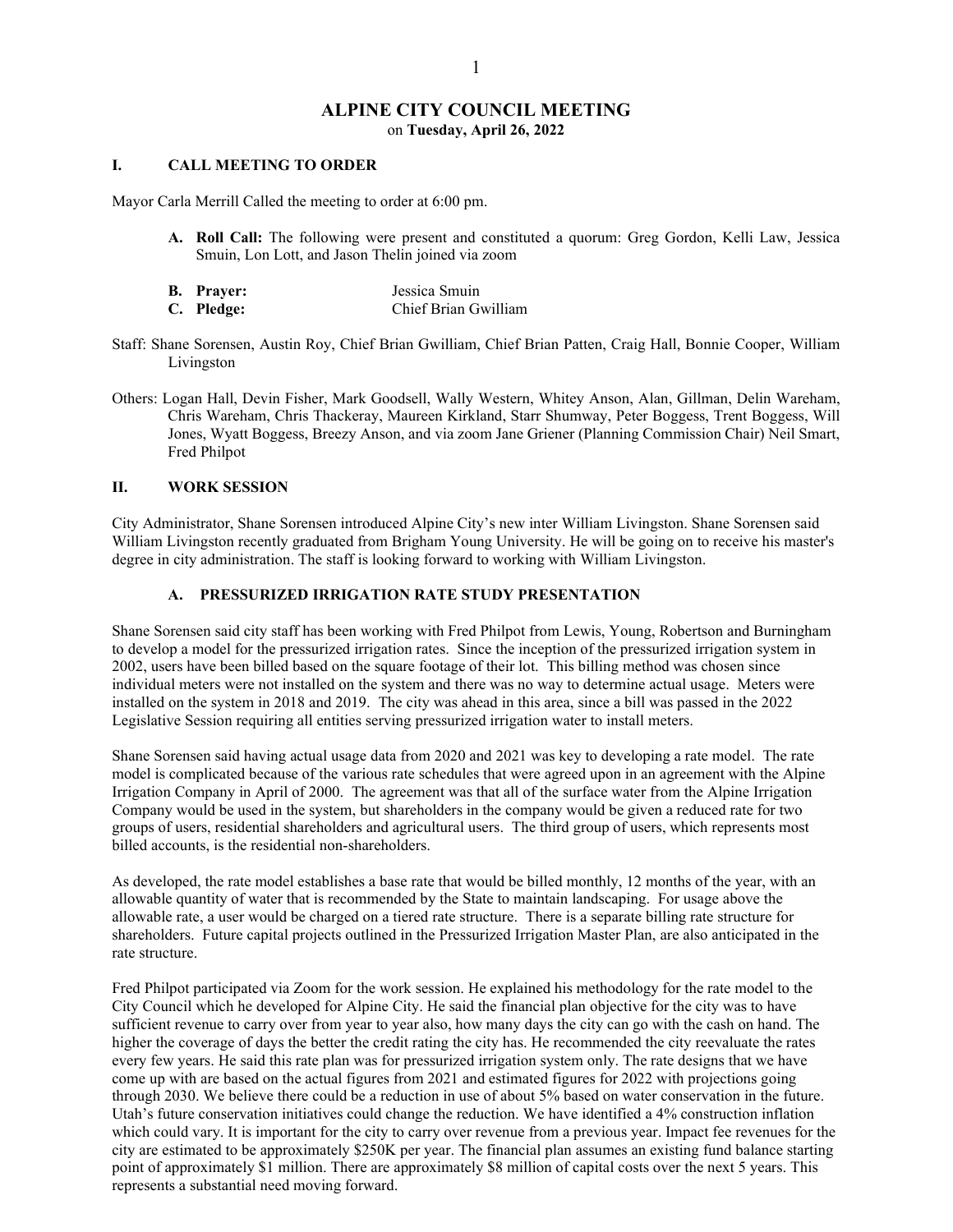There are structural modifications that will change and based on lot size, usage, customer type, month (peak vs off peak), impervious area, tiering. Customer types would be residential, commercial, churches and schools. Residential per month per acre would be 118,175. Average uses are based on peak use from May to September vs. off peak. We want to make sure that residents are not penalized during peak times vs off peak times. We came up with a tiering system. The higher tiers would be for those residents who go over the average. This created a lot of complexity to gather all of this information with all of the variables and all different customer types. The report looks at each customer individually. We need the council's feedback to see if this is too complex or if we need to simplify the rate structure. Low water user may see their bill go down while higher water user may see their bills go up. The analysis does not modify shareholder rate structure and credits but does consider inflation increases to their rates. All proposed rates are more dependent on usage. Inflation was considered in the PI structure. The two scenarios that were presented to the council were:

Scenario 1: baseline scenario – no rate change, no structural change

Scenario 2: rate increase, structure change – Would establish a base rate per acre; would create a 6 tier system based on customer type, month, impervious area, and lot size; and would assume bonding of \$4 million to fund the CIP.

Fred Philpot said the downside of bonding is the interest expense. There are pros and cons to both scenarios but scenarios 2. Scenario 1 the city will go into the negative and that is not sustainable for the city. Scenario 2 we will need to have 25% more revenue plus 4-5% each year thereafter. With the bond proceeds. with one acre \$32.50 tier 6 would be \$1.63. The fund balance will grow remain in the positive and that would be acceptable. Our recommendation would be to reevaluate in 1-2 years. There is a lot of uncertainty with interest rates in the future. This would be a path forward for the city. Having impute from the councils we could have new scenarios and have a final report we can bring back to the council.

Shane Sorensen explained the City looked at PI meters in 2002 but it would have cost the city millions. The decision was made to not put in the meters at that time. Now the state is requiring all cities need to be metered. However, the City suspected this would be the case and started working on meters a few years ago. The City has been awarded a grant and has used ARPA funds to be able to help with constructions cost. We have only had one increase in 2010 of 9% increase. We have done well not to have any increases. We recently adopted the new capital facilities plan for pressurized irrigation, hopefully with some water conservation some of the projects that are on the capital facilities plan will be able to be scaled back. For example, when Saratoga Springs put in meters, they saw a decrease of 30- 40% of water use happen.

Mayor Carla Merrill asked what are the planned capital projects. Shane Sorensen said a new well, pump station, increasing capacity for a booster pump station, and there are other projects that are planned 10 plus years out. The line dealing with CUP water will be using their own money. \$1.2 million from the ARPA fund special projects and the other \$1.2 million has been set aside for salaries. City Council member Kelli Law asked about what the bond capacity would be. Shane Sorensen with the rate structure we have when we refinance our PI bond, we used our water fund to back the PI up. Fred Philpot said the city is saying that they are committing the enterprise funds. Shane Sorensen said this is a revenue bond like the one the city will be getting for the fire station. This would be a utility bond. Fred Philpot said that the revenue that you pledge would be independent of other bonds. Kelli Law asked when does the first bond come to term. Shane Sorensen said the city will have a three-year overlap and will roll it over into the other bond.

City Council member Greg Gordon could this drop our revenue with residents using less water. 50% between the usage rate and there is a risk portfolio that is tied to the usage. Fred Philpot said they are trying to conserve and from an analysis perspective are they lining up to the rate structure. Greg Gordon suggested getting a few 100 homes and seeing what their usage is. Fred Philpot said there were about 900 customers that would see their bill decrease and the rest would see an increase by anywhere from a few dollars to hundreds of dollars. Residents are using more water.

City Council member Jessica Smuin asked if there is a downside to rate tier system. Fred Philpot said there will be some challenges for staff having to implement the changes in Caselle (computer system the city uses for utilities). Our objective is to proceed with the implementation of a metered use-based rate. The rate structure will be brought back to a future city council meeting for final approval. Staff is recommending a public hearing be held at that time. Council was in agreement to move forward with the metered use-based rate system.

# **III. CONSENT CALENDAR**

- **A. Approve City Council minutes of April 12, 2022**
- **B. Judy's Trail – Blazing Trail invoice: \$23,316.00**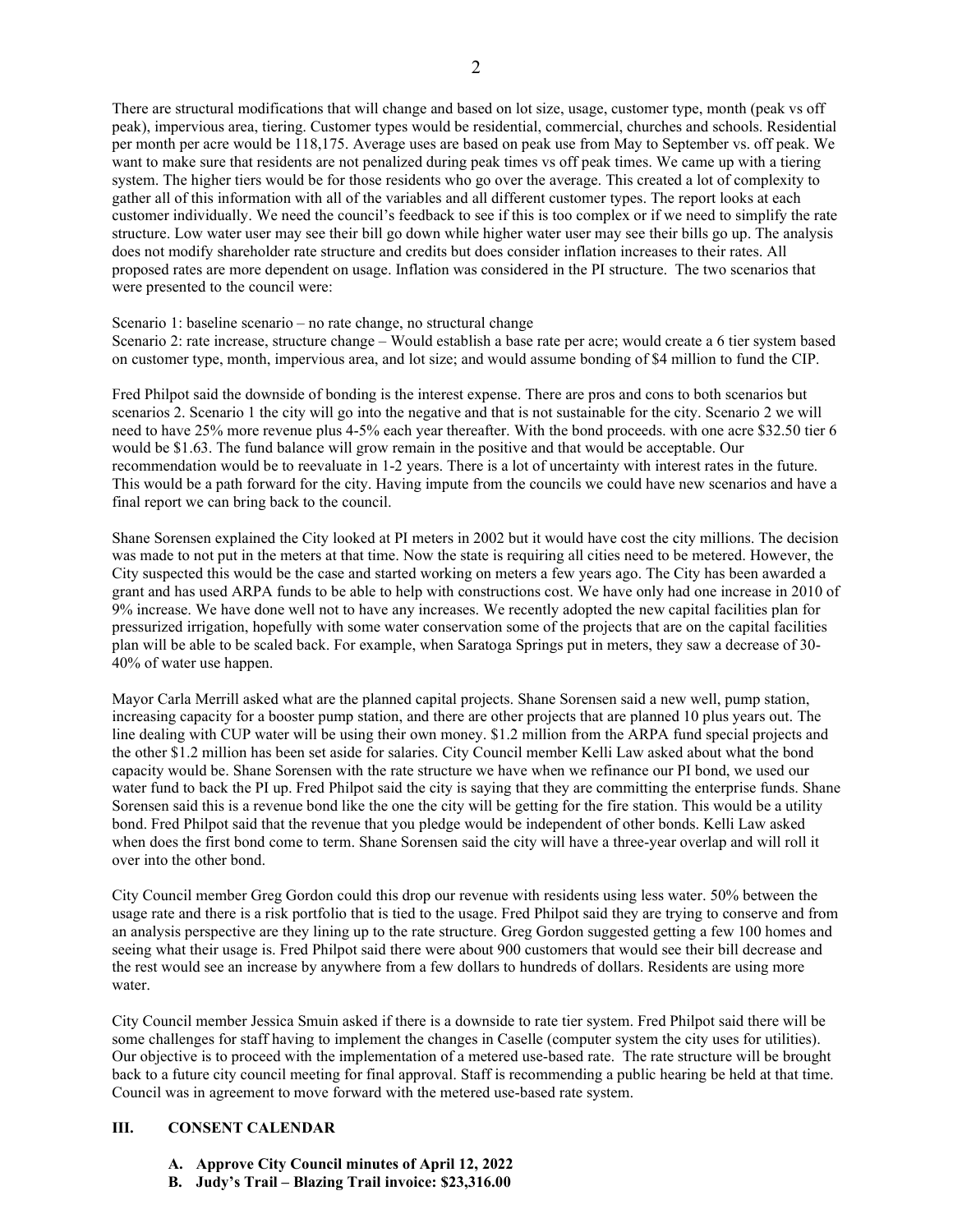Shane Sorensen said the trail was billed at \$7 per linear foot. Mayor Carla Merrill was concerned that the city had already paid \$50,000 for Judy's trail. Lon Lott said the city was waiting for a private doner to come in with a \$50,000 donation. Mayor Carla Merrill said she was not aware that the Judy's trail would cost more than \$50,000, that was the price the City Council had agreed to. Shane Sorensen said that was not based on an actual we can take this off the consent calendar and he can bring this back with all the back information. Kelli Law would be in favor of getting more information regarding the invoice and the history behind the trail and what was approved. Mayor Carla Merrill voiced concern about lack of communication before any extra work was done on the trails. The City Council must be fiscally responsible to the residents. Shane Sorensen said the city never knows the exact cost when it comes to trails, because trails never go in a straight line, and you can run into obstacles. Trails are always billed by the linear foot, so the bids are always an approximation. Kelli Law said he would work with staff and the Trail Committee in the future to make sure a system is put into place so that this will not happen in the future.

**Motion:** Lon Lott moved to approve the consent calendar with the edits made to the minutes of April 12, 2022, by Mayor Carla Merrill, Greg Gordon, and Lon Lott. Jessica Smuin seconded the motion. Jessica Smuin removed her second to the motion. No vote was taken.

**Substitute Motion**: Greg Gordon moved to approve the consent calendar with the edits made to the minutes of April 12, 2022, by Mayor Carla Merrill, Greg Gordon, and Lon Lott, excluding the invoice for Judy's trail in order to get more information from staff. Kelli Law seconded the motion. There were 4 yes votes, 0 no votes and 1 excused vote as recorded below. The motion passed.

| <b>Yes</b>    | <u>No</u> | <b>Excused</b> |
|---------------|-----------|----------------|
| Greg Gordon   |           | Jason Thelin   |
| Kelli Law     |           |                |
| Jessica Smuin |           |                |
| Lon Lott      |           |                |

\*Jason Thelin joined the meeting via zoom

# **IV. PUBLIC COMMENT**

*Peter Boggess Boy Scout from Highland Utah*

*Peter Boggess came before council to present his proposed Eagle Scout project. He said he enjoys mountain biking in Alpine. He proposed to do the following at Beck's Hill Park also known as Star Hill Park: sand and stain the wood lookout point, weed the sand volleyball pit, and order and install an aluminum bench from Smith Steelworks. The bench would cost \$500. He asked Alpine City to contribute \$280 towards the bench. He said he get donations for the remainder.* 

The Council approved Peter Boggess eagle scout project. Shane Sorensen asked Peter Boggess to see him before placing the bench.

# **V. REPORTS AND PRESENTATIONS**

### **A. Fraud Risk Assessment**

Shane Sorensen explained yearly Alpine City must fill out a Fraud Risk Assessment from the state auditor office. This assessment was graded on a point system. Alpine City scored 330 points which puts the city's risk level low. In order to be very low or a perfect score the city would need the following: to have a certified CPA on its management team, have a formal audit committee, and have employees and elected officials commit in writing to abide by a statement of ethical behavior. This is only a self-assessment. Having a small staff, it can be difficult to accomplish a perfect score. City Attorney Craig Hall said this is a direct with the state auditor. Lon Lott asked what would it take to get an audit committee. Shane Sorensen said he could find out. Mayor Carla Merrill said there are at least three items that we can do to up our score. Alpine City's financial officer, Dave Sanderson is not a CPA, but was previously Lehi City's finance director. Mayor Carla Merrill asked staff to work of number four on the Fraud Risk Assessment which is worth 20 points.

# **VI. ACTION/ DISCUSSION ITEMS**

## **A. Pickleball Courts at Creekside Park**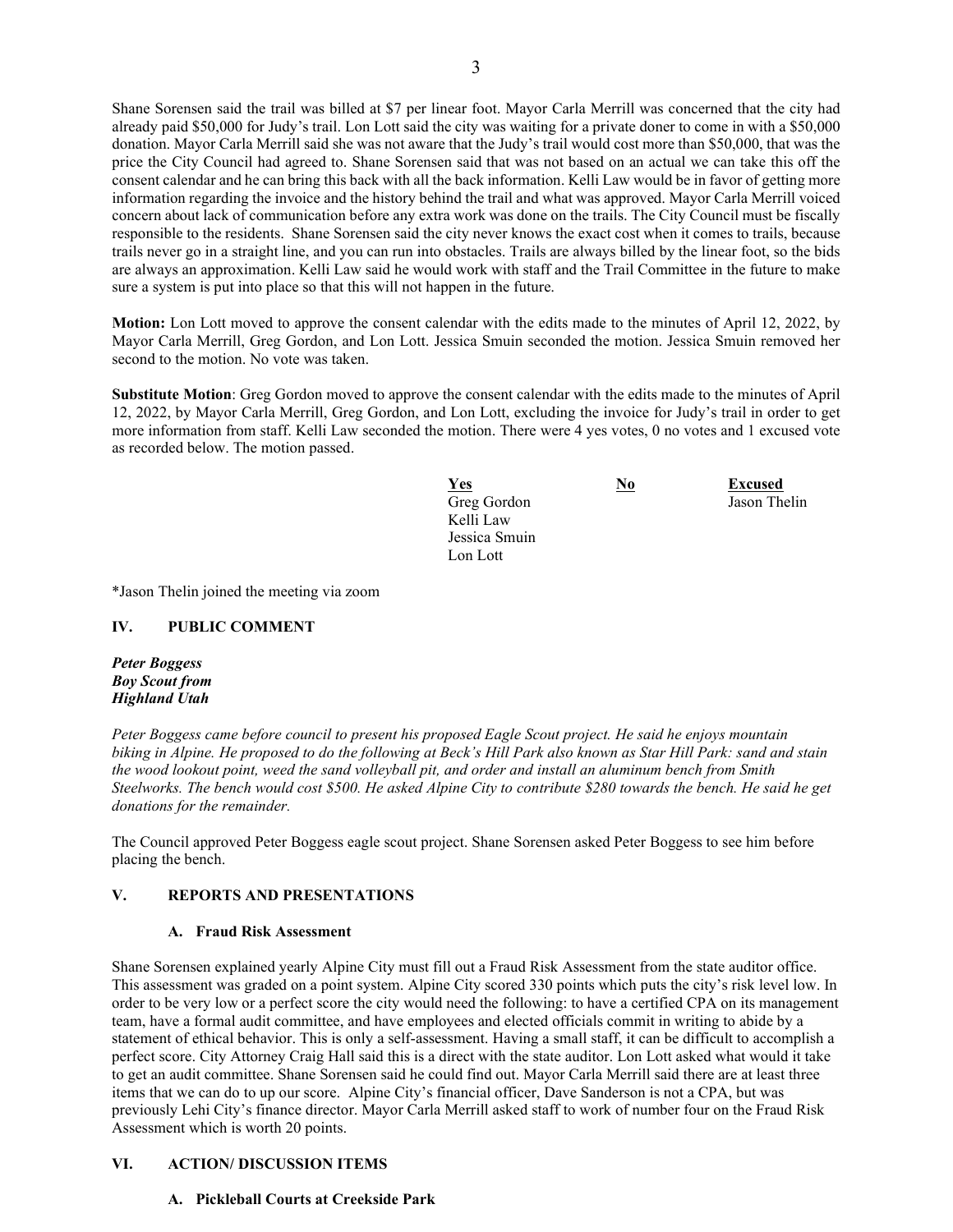City Planner Austin Roy said this item went to Planning Commission last week. The recommendation from council was to have four courts to the south of the splash pad. During the public hearing and public comment, it was the consensus of the Planning Commission that the grassy area by the splash pad is used by the residents using the splash pad. The Planning commission recommended putting the courts to the west of the basketball court. That would mean that the trail would need to be adjusted but that would not be a large expense.

Mayor Carla Merrill asked if the Planning Commission consider to the west of the original area, west of the splash pad. Her concern was not to remove any trees. Shane Sorensen said staff could work around the trees. City Council member Lon Lott asked if drainage in the area had been considered. Planning Commission chair Jane Griener said they did not have the measurements to consider that.

Jane Griener said the Planning Commission wanted to preserve the open space for the people who would be using the splash pad. Mayor Carla Merrill said she believed that all areas around the splash would be in the line of sight for parents to observe their children. Jane Griner said the public felt like it was crowding the splash pad. The Planning Commission was also concerned with the sprinkler boxes in the area and the power going to the south of the tennis courts. Lon Lott said he didn't mind the location that the Planning Commission but suggested seeing if drainage will be a problem and have the pavement trail not be a sharp angle. Austin Roy said City Engineer Jed Muhlestein would be able to look at any location the council decided and make sure that drainage, power, and sprinkler boxes were not a problem. Jessica Smuin was concerned with the cost of changing the trail to the west of the basketball courts. Shane Sorensen said city staff put in all the trails at the park so the cost would be minimal. Greg Gordon said the further south it goes the closer it is to the parking lot to the west. Shane Sorensen said as storm drain would be the least expensive thing to move. Jessica said with pickleball courts there is not much excavation needed. Mayor Carla Merrill said she believes the best location is north of the tennis courts because nothing will have to be moved but maybe a sprinkler box. Greg Gordon said he is in favor of either location. Kelli Law said he thinks four courts are not going to be enough. Mayor Carla Merrill said Highland City is putting in eight more pickleball courts. Lon Lott said his first choice location would be what the Planning Commission proposed west of the tennis courts, second choice would be north of the tennis courts, and third would be south of the tennis courts. Jason Thelin said his concern with having the courts west of the tennis courts would be the 90-degree trail, with kids on their bikes it could be hard to navigate. His first choice would be north of the tennis courts.

**Motion:** Jason Thelin moved that the new pickleball courts at Creekside Park be approved at the following location within the park: at the northside of the tennis courts. Greg Gordon seconded the motion. There were 4 yes votes and 1 no votes and 0 excused, as recorded below. The motion passed.

| <b>Yes</b>    | No       | <b>Excused</b> |
|---------------|----------|----------------|
| Greg Gordon   | Lon Lott |                |
| Jason Thelin  |          |                |
| Kelli Law     |          |                |
| Jessica Smuin |          |                |

### **B. Conditional Use – Guesthouse – 2600 N Mountain Springs Road**

Austin Roy said in November 2021, the City Council approved an amendment to the guest house ordinance to allow a guest house to have a second driveway when it is accessed from a separate driveway than the main house. The petitioner at the time was Scott Johnson. Mr. Johnson is now submitting his plans for his guest house.

Guest houses are a conditional use in the CE-5 zone and subject to the requirements found in 3.23.070.2. The proposed guest house meets all the requirements found in the ordinance. Guest houses are subject to approval by the City Council.

The Planning Commission review this item on April 19, 2022, and found that the proposal meets the requirements outlined in ordinance. The Planning Commission recommends a conditional use permit be granted for the proposed guest house.

**MOTION:** Commission Member Alan MacDonald moved to recommend a conditional use permit be granted for a guest house at 2600 North Mountain Springs Road as proposed. Jeff Davis seconded the motion. There were 7 Ayes and 0 Nays (recorded below). The motion passed.

**Ayes:** Nays: **Nays:** Excused: Alan MacDonald Ethan Allen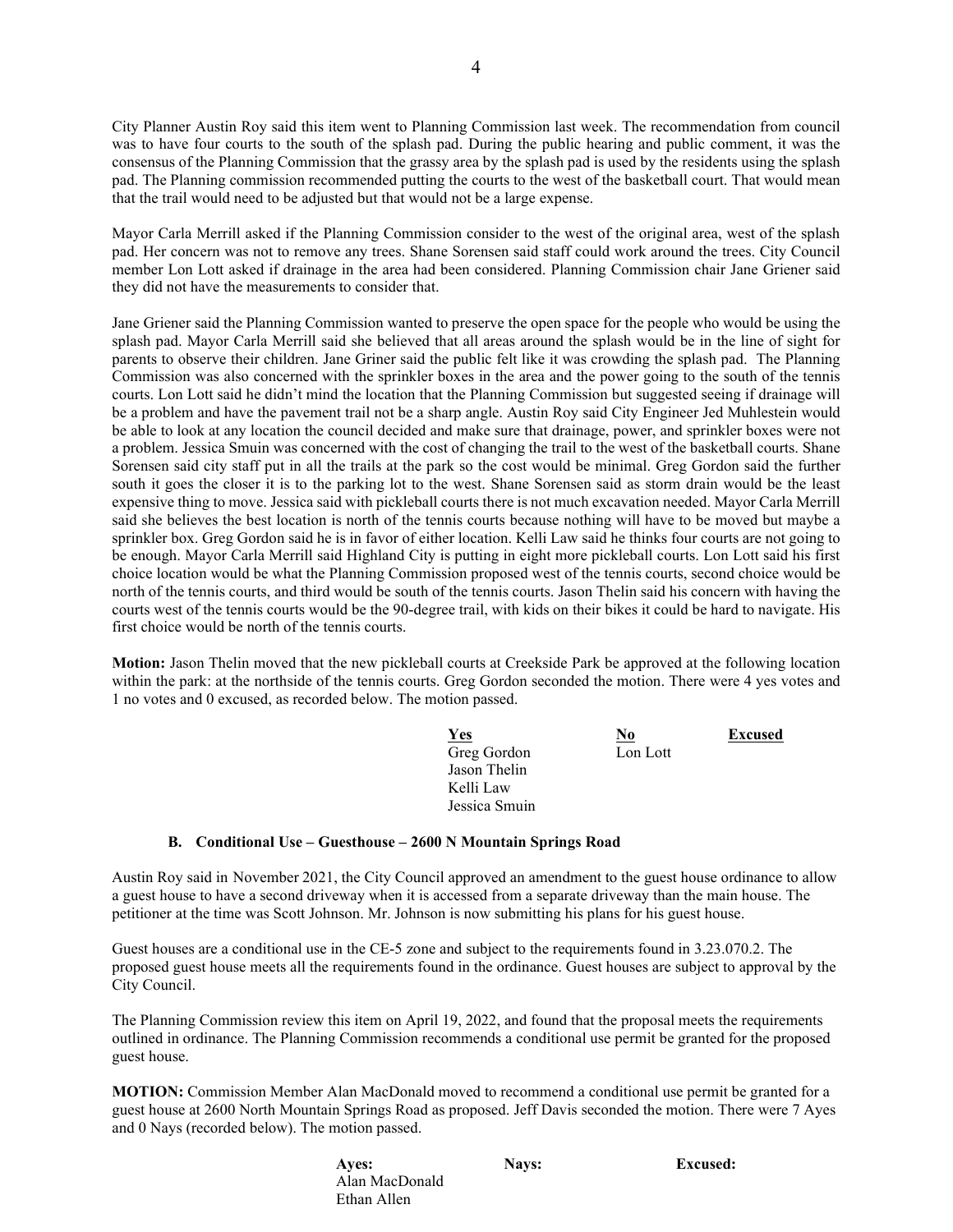Jane Griener John MacKay Susan Whittenburg Troy Slade

Jessica Smuin asked if you can have access on an emergency access road. Austin Roy said this road is a little bit narrower road. Shane Sorensen said the road going up to the upper tank was already approved. When the plat first came through this road was listed as shared primary or secondary access driveway. Lon Lott said the council did approve to allow a guest houses to have its own access and to get the guest house approved.

**Motion:** Greg Gordon moved to approve the proposed guest house at 2600 North Mountain Springs Road by granting a conditional use permit. Kelli Law seconded the motion. There were 5 yes votes and 0 no votes and 0excused, as recorded below. The motion passed unanimously.

| <u>Yes</u>    | <u>No</u> | <b>Excused</b> |
|---------------|-----------|----------------|
| Greg Gordon   |           |                |
| Jason Thelin  |           |                |
| Kelli Law     |           |                |
| Jessica Smuin |           |                |
| Lon Lott      |           |                |

#### **C. Plat Amendment – Forest Creek Estates Subdivision Amended**

Austin Roy said the Forest Creek Estates Subdivision Amended Plat consists of 4 lot on 7.84 acres. The property is located at 952 North Fort Canyon Road in the CR-40,000 zone. The mouth of Fort Canyon the proposed plat amendment would clean up and revise lot lines on the existing plat and would convert the development from a Planned Residential Development (PRD) to a standard subdivision. The plat amendment would convert the subdivision from 5 lots to 4 lots and would dissolve the private open space. The private open space would be absorbed into the remaining 4 lots.

The Planning Commission reviewed this item and recommended that it be approved:

*MOTION: Commission Member Ethan Allen moved to recommend approval of Forest Creek Estates Subdivision Amended with the following conditions:*

- *An exception be granted:*
	- o *To modify lot lines to reduce angles, corners, and odd configurations, and*
	- o *To allow lots with more than 5 sides.*

*John MacKay seconded the motion. There were 7 Ayes and 0 Nays (recorded below). The motion passed.*

Austin Roy said the private open space in this plat was sectioned off for each lot so essentially each lot got a bigger. This amendment to the plat not perfect but it is an improvement. He explained the more slope you have in your lot the more you must increase the frontage of your home. Because of the stream that runs through the subdivision it makes the lots a little awkward. Shane Sorensen said the property owners have designed this plat to meet our ordinance. Previously the plat included five lots now it will be four lots instead. All the homeowners have built their homes and have been living there for the past 20 years, so it will not change much of anything.

**Motion:** Lon Lott moved to approve Forest Creek Estates Subdivision Amended with the following conditions:

- An exception be granted:
- To modify lot lines to reduce angels, corners, and odd configurations, and
- To allow lots with more than five sides.
- To allow less than required frontage on lot three due to the slope analyses

seconded the motion. There were 5 yes votes and 0 no votes and 0 excused, as recorded below. The motion passed unanimously.

*<u>Yes</u>* **<b>No Excused** Greg Gordon Jason Thelin Kelli Law Jessica Smuin Lon Lott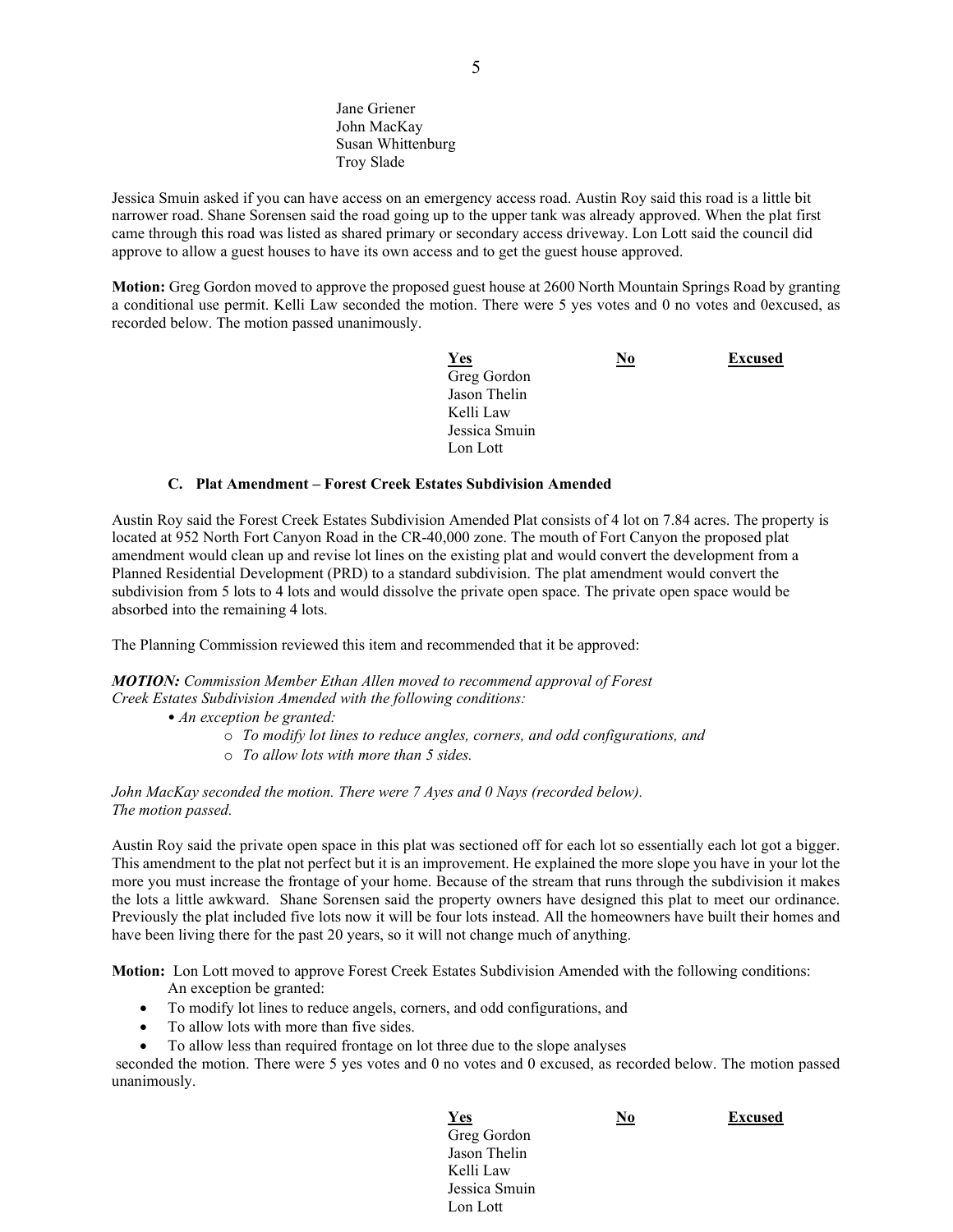#### **D. Site Plan – Design Update – Montdella Senior Housing**

Austin Roy said in 2019, the City Council approved the Montdella Townhomes project. The design of the townhomes was also approved at that time. Since the original approval the project has changed ownership from Cottle Capital to David Wilkes to Henry Walker Homes. The current owner of the project, Henry Walker Homes, is seeking approval of changes to the originally approved designs. The new design eliminates certain design and building elements and introduce others. Changes include new building materials and color palette. The petitioner has prepared a design board, perspectives, and elevations of the new design, as well as 3D renderings of the project for Planning Commission and City Council review.

The Planning Commission reviewed the proposed design changes on April 19, 2022. The Planning Commission recommended that a few modifications be made to the proposed design.

*MOTION: Commission Member Alan MacDonald moved to recommend that the new design of the Montdella Townhomes be approved with the following conditions:*

*1. The builder include more brick, brick wainscoting and more of a traditional character that may include: shutters on the windows, metal roof, and other similar design elements.*

*2. The color palette be the dark red brick, white painted bricks with wainscoting, and that the project be much more brick intensive and limit siding or alternative materials.*

*Jeff Davis seconded the motion. There were 7 Ayes and 0 Nays (recorded below). The motion passed.*

| Aves:             | Nays:       | Excused: |
|-------------------|-------------|----------|
| Alan MacDonald    | John MacKay |          |
| Ethan Allen       |             |          |
| Jane Griener      |             |          |
| Susan Whittenburg |             |          |
| Trov Slade        |             |          |
| Jeff Davis        |             |          |

Logan Hall from Henry Walker Homes said the idea was not to strip this project down to the bare minimum. This project seems like it was not manage well in the past. We have done a similar project like this in Huntsville. We believe we can finish this project in a year and a half. We have added some decorative items to the homes such as window trim and flower boxes. The idea is to keep as much brick as possible on each home. Siding would be 30-40% at the most on each home. The idea is to mix textures.

Jessica Smuin suggested keeping the brick and the wainscot the same color. Jane Griener said the Planning Commission said they did not like the homes that were all siding. The Planning Commission felt like that strayed too far from the original project and Gateway Historic look Alpine wants. Mayor Carla Merrill suggested having maybe just four homes that are gray to break up the red and white. She said she would love to have this project done. Jason Thelin said he thinks this is a step back from where this project had begun. This looks like a less expensive option. This is the only chance the city will get to have a say in what our Gateway Historical Main Street will look like. Logan Hall said the numbers are not there to continue the project how it was first presented. Therefore, this is why property has changed hand six times and such a challenging property to fix. There is a lot that needs to be fix we would likely have to tear down the one unit that has already been put up and start over. If we can get approval we would like to start the project on May 23rd.

Logan Hall said they would just need the council's feedback so that they can come back with a final mockup. We will keeping the elevator shafts in the footprints of the homes. Jessica Smuin asked if they could focus on the two front units to help with the Historical Gateway of Main Street that Alpine City wants to maintain. Logan Hall said their plan was to have the two front units mostly brick and a lot of upgraded details.

Mayor Carla Merrill suggested to have them come back with a street view looking into the circle and seeing it from the Main Street point of view.

Lon Lott said he is indifferent to the design of the units but his concern that they are keeping this is a 55 and older community. Logan Hall said the power pole will be taken down and the power pole will be going under the street. Everything else would stay the same as in the original proposal except the outsides of the units. Jessica Smuin would like to move the project forward. She thinks it has all the items proposed to have a classic look. Lon Lott said even the fencing and frontage on main street need to look nice. Greg Gordon agreed that there need to be some cost reductions. He also agreed that the units facing Main Street need to be the focus. The council agreed that the units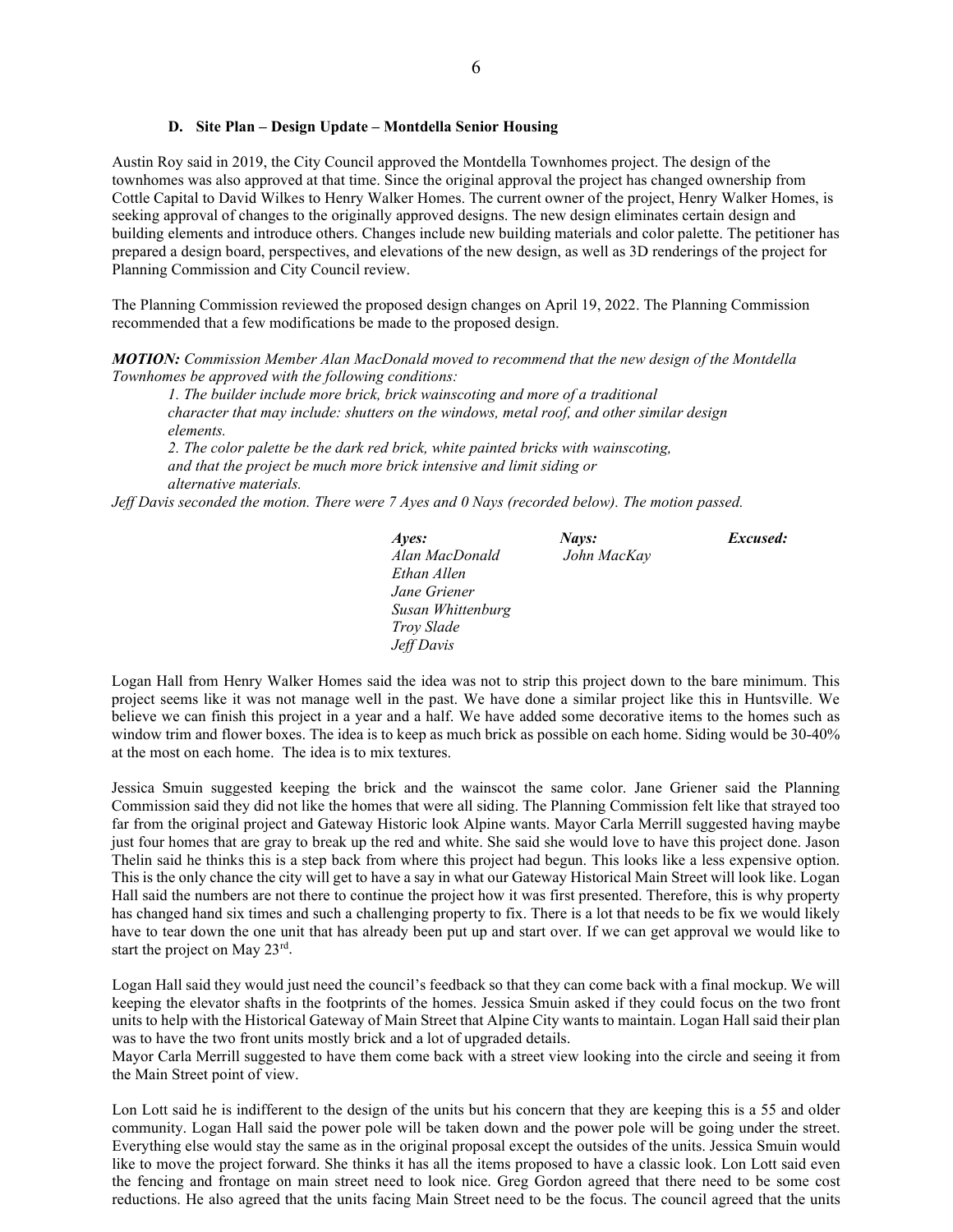need to be timeless and that they realize that can be difficult. Also the point was made there would be an emergency access gate by the business parking lot but no gate on the Main Street side.

**Motion:** Jessica Smuin moved to table the site plan for the Montdella Senior Housing to get design changes. Lon Lott seconded the motion. There were 3 yes votes and 2 no votes and 0 excused, as recorded below. The motion passed.

| $Yes$         | No           | <b>Excused</b> |
|---------------|--------------|----------------|
| Kelli Law     | Greg Gordon  |                |
| Jessica Smuin | Jason Thelin |                |
| Lon Lott      |              |                |

#### **E. Site Plan – Elway's Doggie Wash at the Alpine Animal Hospital – 424 S. Alpine Highway**

Austin Roy explained the applicant is seeking to build a dog wash station in front of the Alpine Animal Hospital. The site is located within the Business Commercial Zone and the Gateway Historic District. The proposed structure has a footprint of approximately 8' x 13' for a single unit or 8' x 21' for a double unit. This would be placed on the front of the Alpine Animal Hospital property. It is in the same location as the previous Snoasis. The overall size of the property is 1.01 acres. The applicant is seeking approval of the proposed site plan.

On April 21, 2022, the Planning Commission reviewed the item. The Planning Commission felt like the structure should have to match the existing sign on the property, as far as color and design is concerned, to better blend in and be compatible with adjacent structures in the area. The Planning Commission made the following recommendation:

*MOTION: Commission Member Jeff Davis moved to recommend that the site plan for Elway's Doggie Wash be approved with these changes.*

- *1. Match the color scheme of the animal hospital sign.*
- *2. Move the solid wall towards the street and add some sort of design element, brick, stone, or wainscoting that matches the color of the sign.*
- *3. Approve a single unit station.*

*Alan MacDonald seconded the motion. There were 7 Ayes and 0 Nays (recorded below). The motion passed.* 

| Aves:             | <u>Nays:</u>      | Excused: |
|-------------------|-------------------|----------|
| Jeff Davis        | <i>Trov Slade</i> |          |
| Ethan Allen       | Alan MacDonald    |          |
| Jane Griener      |                   |          |
| John MacKav       |                   |          |
| Susan Whittenburg |                   |          |

Mayor Carla Merrill asked if we could have multiple business on one site. Austin Roy answered yes, you can have multiple uses on the same property. Shane Sorensen said there is no frontage requirement, and they are meeting the parking and lighting. You would have one user at a time. Alpine Animal Hospital is closed on the weekend and that is when they think most of the traffic will be, so the parking should be sufficient. This is a self-serve dog washing station. The property owner Neil Smart said yes. He has another location, and the weekends are the busiest. The door would face the parking lot. Ventilation would be on the top. The southwest would be exposed. Greg Gordon asked if the sign was lighted. Jessica Smuin asked if the sign wrap all the way around the building. Neil Smart answered yes. Austin Roy said the Planning Commission did take into consideration the Gateway Historic requirements. The unit is heated and air conditioned. The door faces the parking lot for the dog's safety. Signs shall not exceed 15% of the area of the side of the building that a sign is displayed. Jessica Smuin said she is having a hard time aligning this design with the Historic District. Austin Roy said the property owner was trying to match the Alpine Animal Hospital gray sign by the road. Greg Gordon asked if an enhanced rendering would be possible. Neil Smart said he would see what he could get. Jessica Smuin recommended the dog wash station to have gray brick and show landscaping when doing the next rendering.

**Motion:** Greg Gordon moved to extend meeting until 9:20 pm. Jessica Smuin seconded the motion. There were 3 yes votes and 2 no votes and 0 excused, as recorded below. The motion passed.

*<u>Yes</u>* **<b>No Excused** Greg Gordon Jason Thelin Jessica Smuin Kelli Law Lon Lott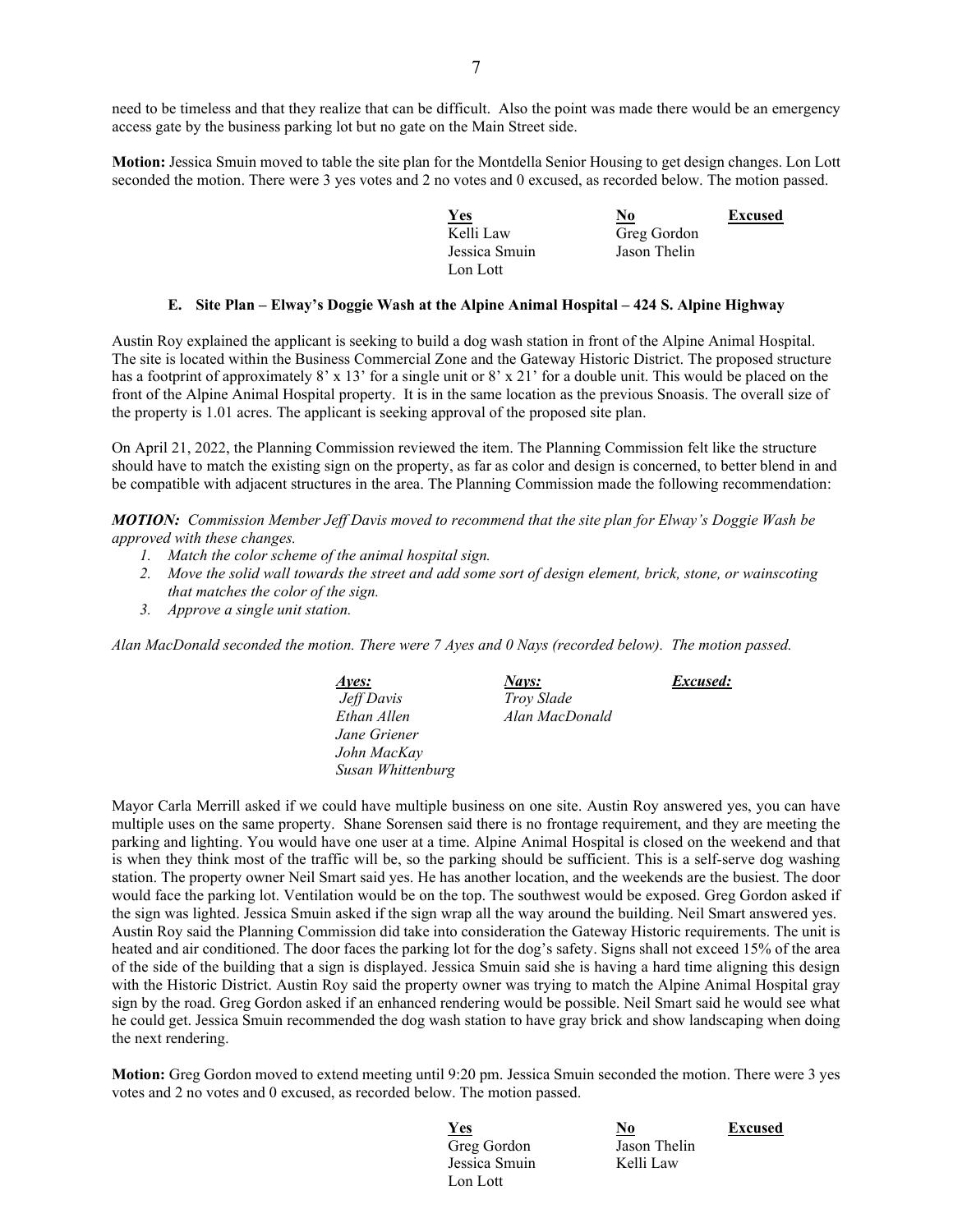**Motion:** Greg Gordon moved to table Elway's Doggie Wash at the Alpine Animal Hospital – 424 South Alpine Highway until the next meeting, to give time to work on an updated visual proposal with the grey brick, metal siding, sign on one side and landscaping. Jessica Smuin seconded the motion. There were 5 yes votes and 0 no votes and 0 excused, as recorded below. The motion passed unanimously.

| <b>Yes</b>    | $\underline{\mathbf{N}\mathbf{0}}$ | <b>Excused</b> |
|---------------|------------------------------------|----------------|
| Greg Gordon   |                                    |                |
| Jason Thelin  |                                    |                |
| Kelli Law     |                                    |                |
| Jessica Smuin |                                    |                |
| Lon Lott      |                                    |                |

## **F. Review of LPPSD Budget**

Shane Sorensen explained The Lone Peak Public Safety District (LPPSD) Interlocal Agreement includes the following provision related to the budget:

*"The annual budget increase or decrease for the district shall not exceed the average property tax revenue increase or decrease for both cities budgets of the previous fiscal year, excluding any new revenue increases, without the majority vote of each City Council. Said vote of each City Council shall occur prior to the adoption of the final budget."*

The intent of the interlocal agreement amendment was to prevent either city from forcing, through a majority vote, a large increase on the other city. The Lone Peak Public Safety District tentative budget accepted by the board at their April 13 board meeting. The final budget will be considered at their May 11th board meeting. Since the average property tax revenue increase of the two cities for the last fiscal is less than the increase in the proposed assessments to fund the district, approval of both city councils is required prior to the district adopting their final budget on May 11th.

Included in the packet is a PowerPoint presentation outlining the highlights of the proposed FY2022-2023 budget. The focus of the proposed budget is employee retention and recruitment. Wage adjustments have been proposed to be competitive with other local agencies.

The overview for the FY2023 Tentative Budget includes the following expenditures: 3% will now be changed to 6% and police will be purchasing 4 vehicles and the fire dept will be purchasing uniforms and using it for vehicle maintenance and insurance. Funding sources are Alpine school district charges for EMS services and Utah County admin is based on population and fire is 45% of population, 45% ERUs and 10% is split 50/50 between the two cities. Alpine assessment for this past year was 2.4 mil, and this next year will be 2.6 mil. An increase over 11% of the prior year. Savings and additional revenue should be part-time wages, dues and subscriptions, station supplies, postage, printing, professional and technical services, and protective clothing. With switching from part-time to a full-time position, it would allow them to run a second call and capture some of the revenue that other agencies get when our department is taking a call.

Timeline will be April 13<sup>th</sup> when the district approved the tentative budget. We need to approve this budget as a council by April 30<sup>th</sup>. On May 11<sup>th</sup> the district would adopt its final budget, and we would be scheduled to adopt our final budget on June 28, 2022.

Recommendation: Approve the Lone Peak Public Safety District tentative budget.

**Motion:** Kelli Law moved to approve the tentative Lone Peak Public Safety District as proposed for FY2022-2023. Budget Lon Lott seconded the motion. There were 5 yes votes and 0 no votes and 0 excused, as recorded below. The motion passed unanimously.

| <b>Yes</b>    | <u>No</u> | <b>Excused</b> |
|---------------|-----------|----------------|
| Greg Gordon   |           |                |
| Jason Thelin  |           |                |
| Kelli Law     |           |                |
| Jessica Smuin |           |                |
| Lon Lott      |           |                |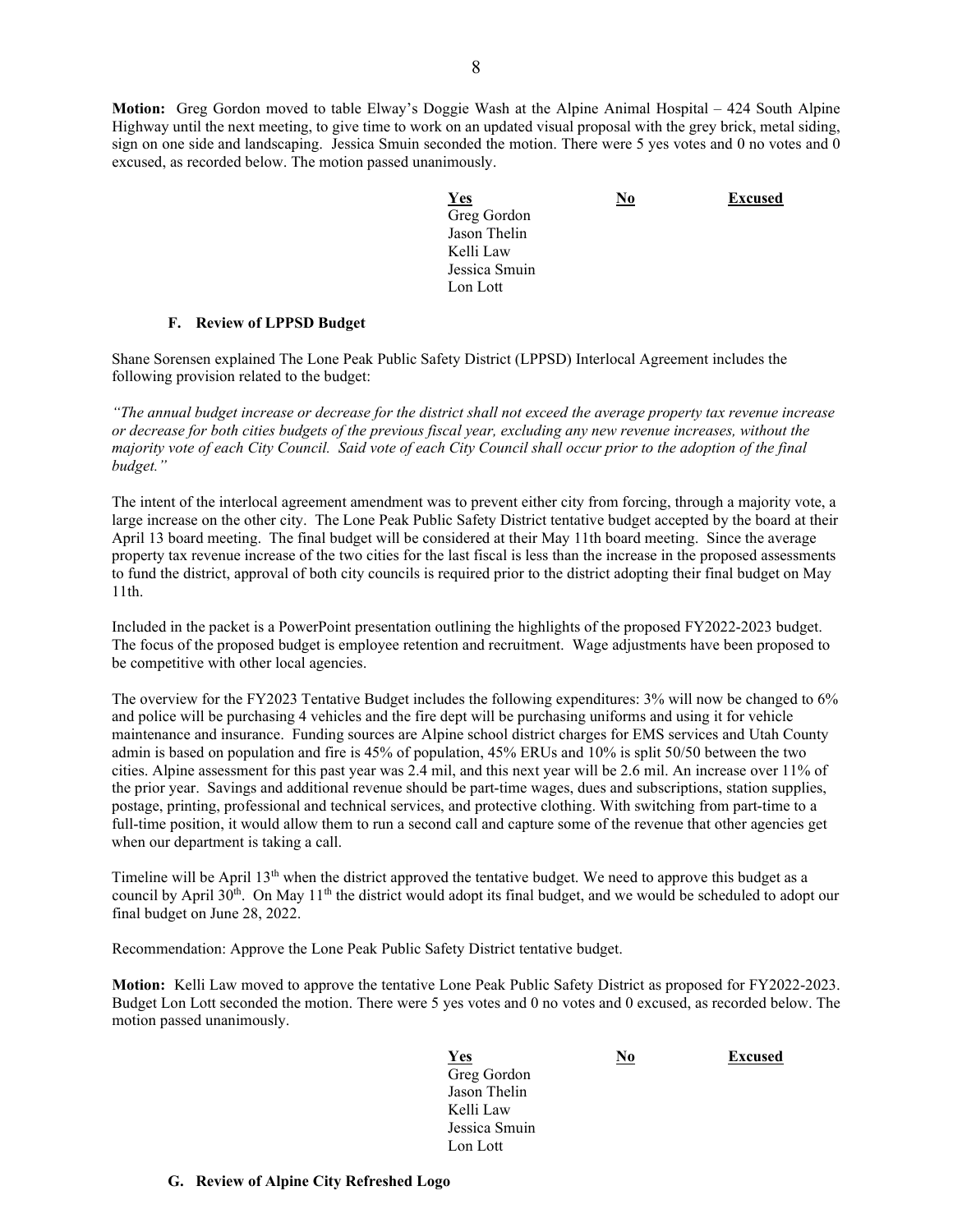Jessica Smuin explained that the City Council previously approved a contract with CivicPlus to create a new website. As part of the discussion regarding content for the website, the idea of refreshing the logo used for the website was brought forward. Included in the packet is the refreshed logo that came from the discussion. The intent was to have a more simplified version of the logo currently in use. Elements of the current logo and the city flag were used to create the new logo. Carla Merrill said this does not deviate much from the current signage.

**Motion:** Greg Gordon moved to approve the refreshed Alpine City logo to be used on the new city website. Kelli Law seconded the motion. There were 5 yes votes and 0 no votes and 0 excused, as recorded below. The motion passed unanimously.

| Yes           | <u>No</u> | <b>Excused</b> |
|---------------|-----------|----------------|
| Greg Gordon   |           |                |
| Jason Thelin  |           |                |
| Kelli Law     |           |                |
| Jessica Smuin |           |                |
| Lon Lott      |           |                |

#### **H. Salary adjustment for inflation**

Shane Sorensen explained at the last council meeting salary adjustments needed to be made for the Lone Peak Public Safety District (LPPSD). Several cities have done at midyear, an adjustment for inflation. The idea I had was a one-time lump sum adjustment for inflation for this budget year, and a separate increase in the next budget. To not hurt our current budget, is to take a small piece of our replaced ARPA funds for the one-time lump sum to employees to provide immediate relief and then address a COLA raise in the next year budget. He said we need to take care of our employees. We can't hire anyone, and if we did hire anybody, we are investing 6 months in training and taking away time from other projects. People are getting paid everyday just to keep their employees to come back the next day. What I propose is a one-time 3% payment of their annual salary for right now, and then 6% COLA at the end of June. Shane said in January, Saratoga Springs did a 9% increase across the board. Lehi did a mid-year adjustment with a new adjustment in their new budget and said if inflation continues, they are considering another one. Lon Lott said he is self-employed, and he can't get anyone to work. Kelli Law asked if we have the money to cover it. Shane said it would be \$29K, 5% would be \$50K, and 6% is closer to \$100K. Jason said, "is the 3% based on salary or would you consider raising the lower salaries?" Shane Sorensen said yes.

**Motion:** Greg Gordon moved that we grant a 3% one-time adjustment for inflation, which is immediate in the 2021/2022-year budget based on salaries of employees, the that the city manager can work with the mayor distributing as deemed appropriate and that the city budget for the upcoming budget, a 6% COLA adjustment.

Lon Lott asked if insurance increased but Shane budgeted more, but it came back less. Greg asked if this works. Shane Sorensen said it is an easy fix and have the money come from that one-time money and not from other funds like sales tax or property tax revenue.

**Substitute motion:** Kelli Law moved that a one-time cost of living adjustment is 4% with the 6% COLA increase. Jessica Smuin seconded the motion. There were 4 yes votes and 1 no vote as recorded below. The motion passed.

*<u>Yes</u>* **<b>No Excused** Greg Gordon Jason Thelin Kelli Law Jessica Smuin Lon Lott

**VII. STAFF REPORTS**

#### **Chief Brian Patten**

Chief Brian Patten said all the fire fighter are back from Texas after 42 days of fighting fires.

#### **Austin Roy**

Austin Roy said some of council and staff will be meeting Thursday with CivicPlus our new website company. The Planning Commission tabled the annexation for Box Elder South to get more information about the pros and cons. The city has received an application from AT&T. They want to do a colocation on the Lambert Park Tower, so that would be a third provider on that tower. It will be going to Planning Commission next week. Rocky Mountain Power will be doing meter upgrades around town, so you may see them coming. They will shut off the power. It supposed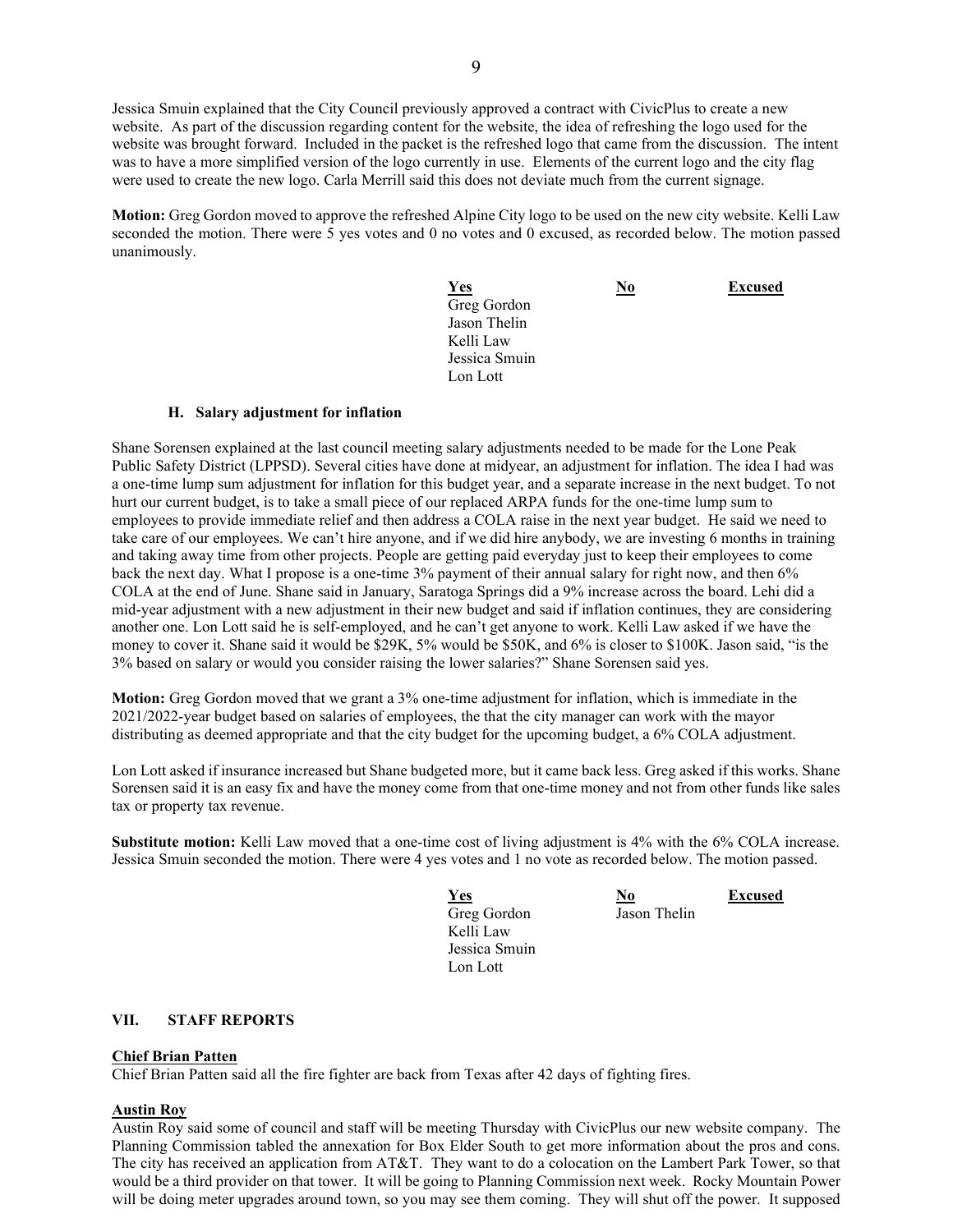to be almost instantaneous. It will be a minute without power and then they'll put a meter on and then they're gone. They are not doing it to every home in the city. It will be select homes. It is for remote metering and help with power outages to respond quicker.

#### **Shane Sorensen**

Shane Sorensen introduced our new staff member William Livingston who will be interning this summer. Tentative Budget will be ready for the next city council meeting. Legacy Park new sprinkler system is underway. The trail cleanup day this past Saturday was a huge success.

Trail Committee member Breezy Anson said, "how can the trail builder get paid and not wait until the next City Council meeting?" The Trail Committee already has donors, but we are about to lose our biggest donor if this is not paid. Mayor Carla Merrill said Alpine Trails Foundation will receive \$50K, but this bill is an additional \$24K the city was not planning on. The bylaws have already been approved. Breezy Anson said if we do not pay the trail builder, we will lose his services, and he charges less than half of what other companies charge. Mayor Carla Merrill voiced her concerns that council was not told about this additional work being done on the trail. Shane Sorensen went over that it was approved at a previous meeting. The smaller projects could fall under the budget of \$150K. Breezy Anson said he thought there was additional money. He was concerned that this business owner would be going to go out of business if the city does not pay this bill. Mayor Carla Merrill said she feels like there is something broken in the process of communication. Breezy Anson said if the city chooses not to pay the bill, the bill will get paid by someone in the city, but that is not fair. The reason the Trail Committee can do the flow trails in Three Falls was because this person paid for everything. Lon Lott said when we talk about unit pricing, it is what it is. When we talk about miles or feet of trail, and the unit pricing was X, we change the direction of that and it moves another 200 or 300 feet, (discussion between the Mayor and Lon Lott about how they would handle getting a larger bill then expected. Greg Gordon asked why it went over. Was it more linear feet then we expected, was it more rocks? Breezy said that those things do play in part. Rocks, clearing trees and when you are onsite, there is a lot more winding than you realize. Our next bill will be \$14 a linear foot from now on, instead of \$7 a linear foot. There needs to be better communication. Some of the \$50K was used for other trails besides Judy's trail. Lambert Park improvement, we had a subline item \$15k for trail work, and then we had another line item for \$150K for Three Falls flow trails, Lambert Park walking trail, and a third one, miscellaneous trail improvement for \$20K. He does not think this guy can wait two weeks. Greg Gordon wanted to know our options are now. Kelly Law said the city will be paying the bill eventually, but it does feel like council is being strong armed right now. Kelly Law said he would work with the Trail Committee and Shane Sorensen on putting together a process for this never to happen again. Mayor Merrill said she would like it stipulated that if future projects go over the amount that we allocate that it would need approval.

**Motion:** Lon Lott moved to reconsider Item - III B Judy's Trail, Blazing Trails invoice from the Consent Calendar. Greg Gordon seconded the motion. There were 5 yes votes and 0 no votes and 0 excused, as recorded below. The motion passed unanimously.

| <u>Yes</u>    | $\underline{\mathrm{No}}$ | <b>Excused</b> |
|---------------|---------------------------|----------------|
| Greg Gordon   |                           |                |
| Jason Thelin  |                           |                |
| Kelli Law     |                           |                |
| Jessica Smuin |                           |                |
| Lon Lott      |                           |                |

**Motion:** Kelli Law moved to approve payment of item - III. B. Judy's Trail from the Consent Calendar pending the mayor's approval after evaluating where the additional costs are coming from in the amount not to exceed \$23,316.00. Greg Gordon seconded the motion**.** There were 5 yes votes and 0 no votes and 0 excused, as recorded below. The motion passed unanimously.

| <b>Yes</b>    | <u>No</u> | <b>Excused</b> |
|---------------|-----------|----------------|
| Greg Gordon   |           |                |
| Jason Thelin  |           |                |
| Kelli Law     |           |                |
| Jessica Smuin |           |                |
| Lon Lott      |           |                |

#### **VIII. COUNCIL COMMUNICATION**

#### **Jessica Smuin**

Jessica Smuin asked if anyone on the council knew of someone that would be willing to run the farmers market this coming year. What do we think about having the Monday night food trucks return this year? Chris Merritt from the